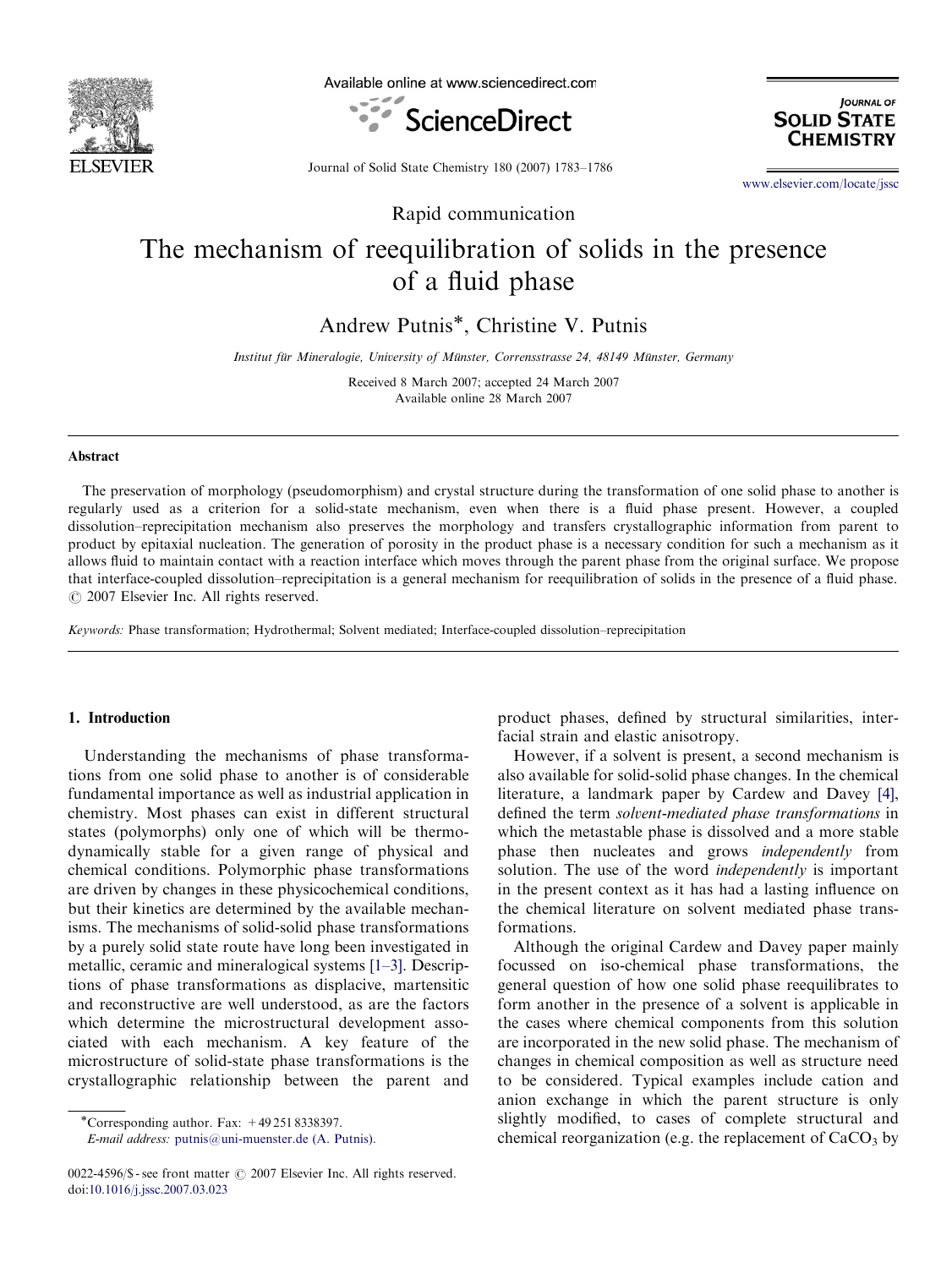$CaSO_4 \tcdot 2H_2O$  in the presence of an aqueous solution containing  $SO_4$  ions).

The fact that ion-exchange mechanisms take place without changes in the morphology of the parent crystal has led to the assumption that ions diffuse between the solution and the crystal framework by a solid-state exchange process, especially when the crystalline phase has negligible solubility in the solution. Crystallographic relationships between parent and product phase have generally been used as a criterion for a solid-state mechanism.

Recently, novel hydrothermal synthesis routes for alkalimetal molybdenum bronzes  $(K_x MoO_3)$  have been described in which the parent precursor phase, hydrogen molybdenum bronze  $(H_xMoO_3)$ , is heated in aqueous alkali solutions [\[5–9\].](#page-3-0) The retention of crystal size and morphology during the reaction led to the proposal of a solid-state transformation mechanism, and in later papers, to the definition of structure-inheriting solid state reactions (SISSRs) under hydrothermal conditions [\[8,9\]](#page-3-0).

Here we highlight some recent results on the mechanism of solid reequilibration in the presence of a fluid phase, and to propose a unified approach to the mechanism of ''solvent-mediated phase transformations'' and ''structure-inheriting solid-state reactions''.

## 2. The mechanism of interface-coupled dissolution–precipitation reactions

Whenever a solid is in contact with an aqueous solution, dissolution of even a few monolayers of the parent surface may result in a fluid boundary layer which is supersaturated with respect to a more stable solid phase. Nucleation of the product phase on the parent surface will depend on nucleation kinetics, but will be enhanced if the degree of epitaxy between the two solids is high, i.e. if the structures of parent and product are similar. The epitaxial precipitation of the product on the surface of the parent enhances the dissolution rate of the parent, which in turn increases the growth rate of the product [\[10,11\].](#page-3-0) Such an autocatalytic reaction leads to a feedback mechanism between dissolution and precipitation such that their rates become equal. The epitaxial nucleation transfers the crystallographic information from parent to product.

Continuation of the transformation reaction depends on keeping open fluid transport pathways to the reaction interface between parent and product solids. In other words, porosity must be generated in the product phase. The generation of porosity depends on two factors: the relative molar volumes of the two solid phases, and more importantly, on the relative solubilities of the two phases in the fluid. If the original crystal dimensions are preserved by the initial dissolution and epitaxial nucleation, and the product has a smaller molar volume than the parent, then some porosity must result. Secondly, from basic thermodynamics, the solubility of the more stable phase will be lower than that of a metastable phase. Thus more solid will be dissolved than reprecipitated, again resulting in a porosity if the original crystal dimensions are preserved. The combination of molar volume change and relative solubility may result in an overall volume deficit relative to the original crystal volume, and this manifests itself as a porosity, which is the volume within the product phase occupied by the fluid phase. As shown in an example below, a volume deficit reaction does not necessarily require a decrease in the molar volume associated with the phase transformation.

If the combined effect of solid molar volume change, and relative solubility does not result in a volume deficit, and hence no porosity in the product phase, the reaction cannot proceed by this mechanism beyond a few layers, and the parent phase is effectively armoured from further interaction with the fluid.

In volume deficit reactions a pseudomorphic replacement reaction (preserving original crystal morphology) can take place at a reaction interface which moves from the original crystal surface through the parent. The parent dissolves in the fluid at the interface and immediately reprecipitates as the product. In polymorphic transformations there is no change in chemical composition, whereas in ion-exchange reactions the ions are exchanged at the coupled dissolution–precipitation reaction interface.

This overall scenario allows for a whole spectrum of pseudomorphic, interface-coupled dissolution–precipitation replacement reactions, in which the microstructural evolution will depend on the degree of crystallographic misfit between parent and product, analogous to solid-state reaction mechanisms. At one end of the spectrum, a parent single crystal may be replaced by a single crystal of the product phase. As the structural similarity between the solid phases decreases, the product may be polycrystalline, or even multi-phase if the original interaction between fluid and metastable solid results in a boundary layer of fluid which is supersaturated with respect to more than one phase.

This general mechanism of phase transformation by interface-coupled dissolution–precipitation has been verified for a wide range of materials [\[12\].](#page-3-0) The examples which follow illustrate the various key aspects of the mechanism.

## 2.1. The replacement of a single crystal of KBr by a single porous crystal of KCl by reaction with a saturated KCl solution at room temperature [\[13,14\]](#page-3-0)

When a single crystal of KBr is immersed in a saturated KCl solution at room temperature, an immediate replacement reaction begins from the original crystal surface with the dissolution of KBr and the reprecipitation of  $K(Br,Cl)$ solid solution ([Fig. 1a\)](#page-2-0). With excess fluid available for reaction, the end result is a single crystal of almost pure KCl, with the same dimensions and crystallographic orientation as the original KBr. The product KCl is porous reflecting both the decrease in molar volume of the solid and the solubility of the product relative to the parent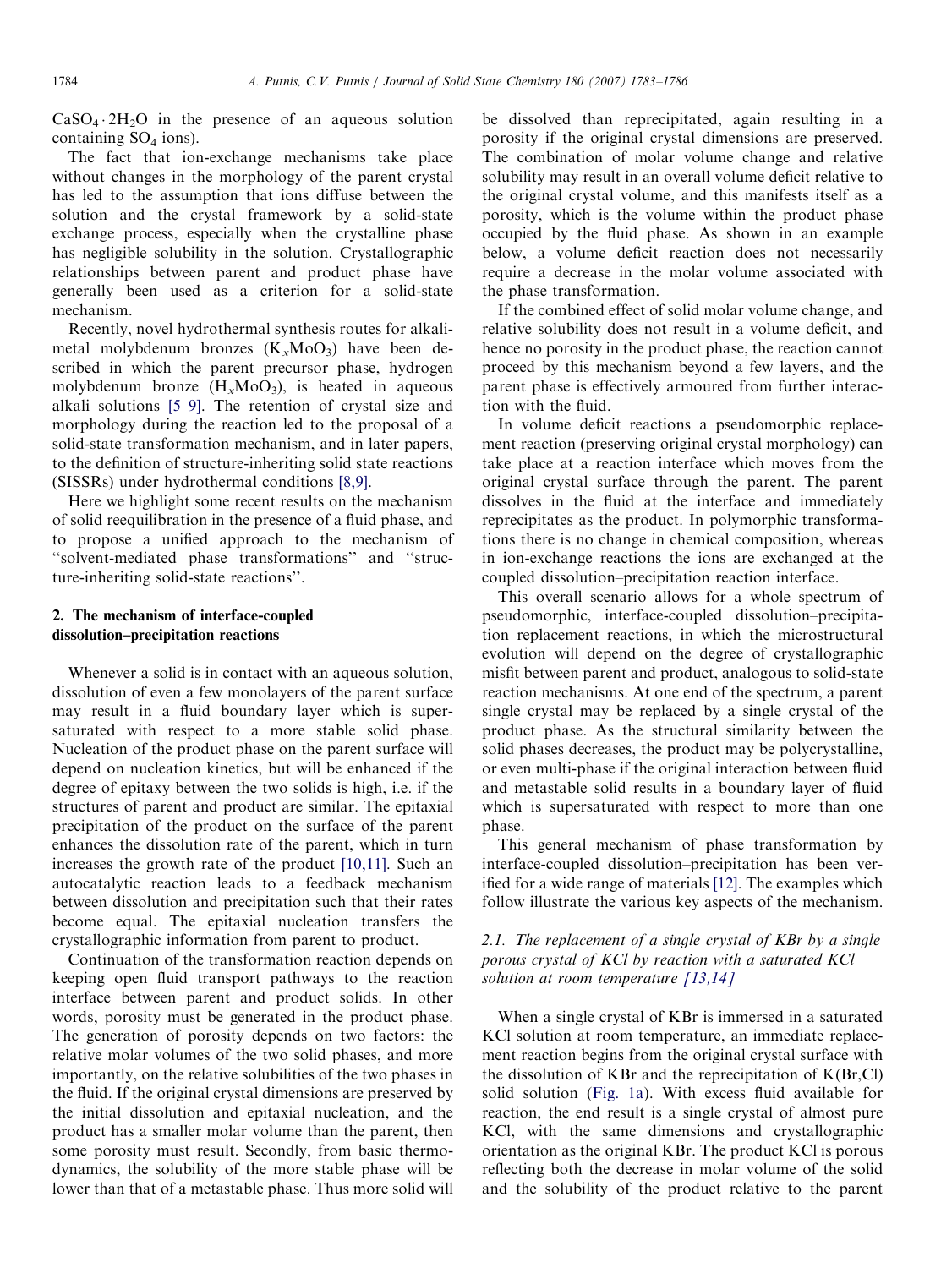<span id="page-2-0"></span>

Fig. 1. (a) Back-scattered scanning electron (BSE) micrograph of a cross section through a KBr crystal (lighter core) partially replaced by K(Br,Cl) after 1 min reaction time. Scale bar: 1 mm. (b) Scanning electron micrograph of the external surface of the reacted crystal in (a) showing porosity. Scale bar:100 um. (c) BSE image of cross section of partially reacted NaAlSi<sub>3</sub>O<sub>8</sub> crystal (upper left) with a lighter rim of KAlSi<sub>3</sub>O<sub>8</sub>. Scale bar: 1 mm. (d) BSE image of partially reacted KAlSi<sub>2</sub>O<sub>6</sub> (lighter core) with a darker rim of NaAlSi<sub>2</sub>O<sub>6</sub> · H<sub>2</sub>O. Scale bar: 50 µm. (e) BSE image of pyrochlore (dark core) with a lighter rim of pyrochlore depleted in Ca and Na. Scale bar:  $100 \,\mu m$ .

(Fig. 1b). The rate of migration of the reaction interface through the parent crystal is consistent with a diffusioncontrolled mechanism with a value of  $D \sim 10^{-6} \text{ cm}^2 \text{s}^{-1}$ , typical of self-diffusion coefficients in an aqueous solution (and  $\sim$ 10 orders of magnitude larger that solid-state diffusion coefficients in alkali halides [\[13\]](#page-3-0). When the KCl fluid is enriched in  ${}^{40}$ K as a tracer, mass spectrometry confirms that the  ${}^{40}$ K is incorporated in the product KCl, confirming a dissolution–reprecipitation mechanism where all constituents are exchanged at the reaction interface. Real time phase-shift interferometry [\[14\]](#page-3-0) shows that the dissolution and reprecipitation is confined to a fluid boundary layer at the reaction interface.

# 2.2. The ion-exchange of NaAlSi<sub>3</sub>O<sub>8</sub> by KAlSi<sub>3</sub>O<sub>8</sub> in a KCl solution under hydrothermal conditions [\[15\]](#page-3-0)

When sodium feldspar (albite) is equilibrated in the presence of a 2M KCl solution in a hydrothermal apparatus at  $600^{\circ}$ C and  $200$  MPa the reaction is pseudomorphic (Fig. 1c), resulting in the formation of  $KAISi<sub>3</sub>O<sub>8</sub>$ with a sharp reaction interface migrating through the crystal. The crystallographic orientation of the parent feldspar is preserved across the reaction interface. Using  $18$ O as a tracer in the aqueous solution (95% enrichment of  $18$ O) and subsequent detection of the  $18$ O by the shift of the Raman spectral peaks and by direct imaging using time-offlight secondary ion mass spectrometry (TOF-SIMS) confirms that the oxygen in the silicate framework is also replaced by oxygen from the solution [\[15,16\].](#page-3-0) The rate of the reaction also is not consistent with solid-state diffusion, and all the results indicate that this 'ion-exchange' process is achieved by an interface-coupled dissolution–reprecipitation process.

# 2.3. The replacement of leucite  $KAISi<sub>2</sub>O<sub>6</sub>$  by analcime  $NaAlSi<sub>2</sub>O<sub>6</sub> · H<sub>2</sub>O [17]$  $NaAlSi<sub>2</sub>O<sub>6</sub> · H<sub>2</sub>O [17]$

The replacement of  $KAISi<sub>2</sub>O<sub>6</sub>$  by  $NaAISi<sub>2</sub>O<sub>6</sub> \cdot H<sub>2</sub>O$  in  $3.5\%$  NaCl solution at  $150\degree$ C also proceeds by a dissolution–reprecipitation mechanism (Fig. 1d), although these are zeolitic minerals in which the channels within the silicate framework are sufficiently large such that a simple ion exchange mechanism might be expected. The reaction is pseudomorphic and porosity is generated in the analcime despite the fact that its molar volume is 10% higher than that of leucite. The sharp reaction interface, as well as the fact that  $18$ O in the aqueous solution is incorporated in the analcime silicate framework further confirms that a dissolution–reprecipitation, rather than a solid-state diffusion mechanism is involved.

## 2.4. The 'leaching' of Ca and Na from natural pyrochlore  $(Ca_{1,23}Na_{0,75})$  $(Ta_{1,78})O_{6,28}F_{0,57}$  [\[18–20\]](#page-3-0)

The apparently selective removal of some components from a solid by reaction with a fluid is often referred to as 'leaching', a term which also carries with it the implication of a solid-state diffusion mechanism. As an example that 'leaching' also involves a dissolution–reprecipitation